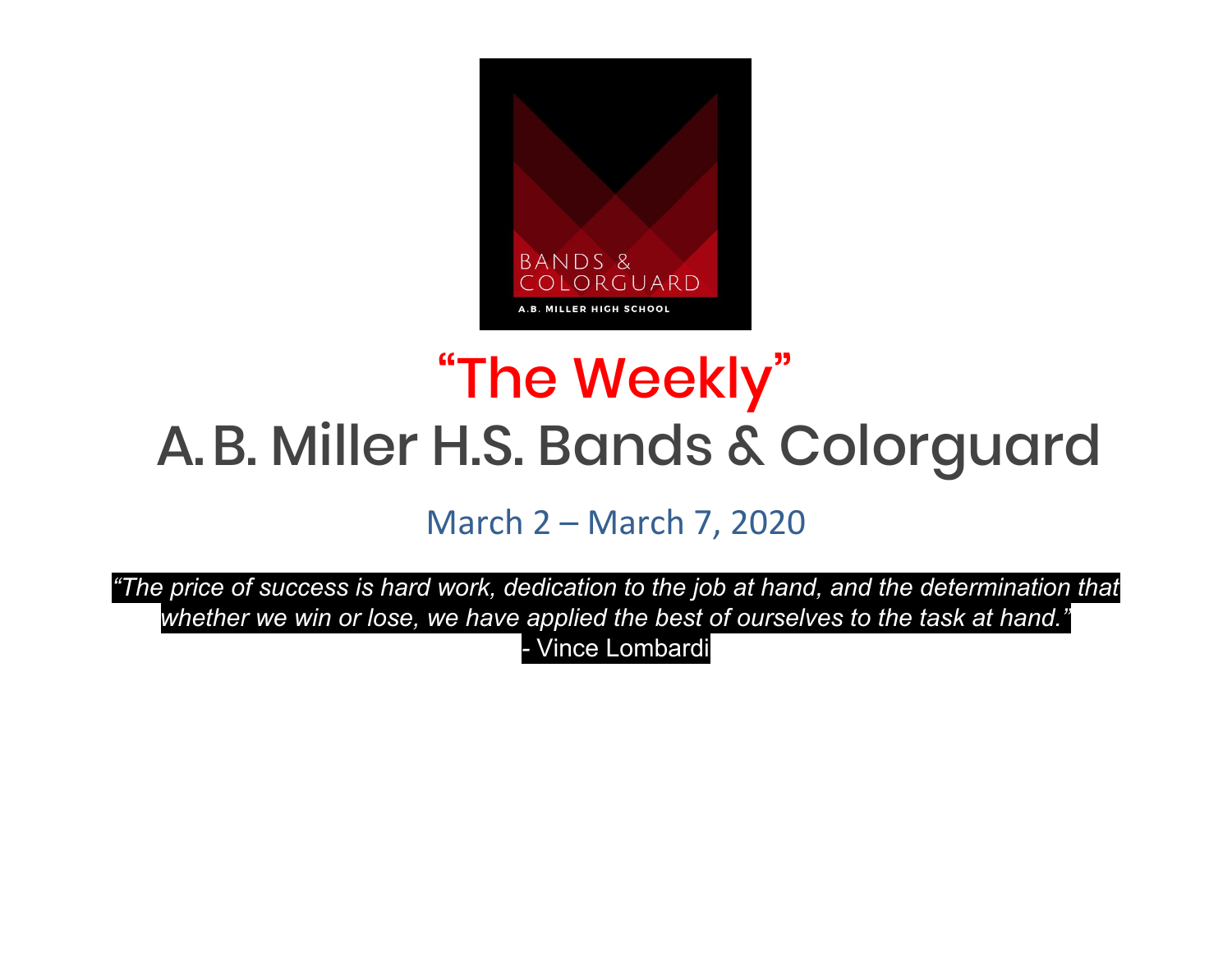## General Announcements:

- **A** NEW YEAR First, let me welcome all of you to a new year of instrumental music and colorguard at A.B. Miller High School. I'm thrilled to be a part of this journey with you. I have 15 years of experience as a band director and music educator, and I look forward to working with you to make your experience in the bands and colorguard of A.B. Miller educational and enjoyable! Parents, this program cannot successfully run without your help! Please attend our Music Booster meetings (schedule listed below) and consider joining our Booster Board and volunteering. We ALWAYS need help scheduling and running fundraising, soliciting donations from businesses, driving the equipment trailer, uniform fitting/maintenance/cleaning, prop building, community/family outreach, moving instruments and equipment for every performance, etc. We value you and look forward to working with you!
- **● B**OOSTERS If your child is in band or colorguard, then you are a BAND BOOSTER! We need you, we VALUE you, and we cannot run this program without you! Please plan on attending our 2019-2020 Booster Meetings in the Band Room (T-2).

Thursday, Aug. 14 6:00-6:30PM Thursday, Sept. 12 6:00-6:30PM Thursday, Oct. 10 6:00-6:30PM Thursday, Nov. 14 6:00-6:30PM Thursday, Dec. 12 6:00-6:30PM

● **C**OLLEGE BAND AUDITIONS & SCHOLARSHIP OPPORTUNITIES – We encourage all of our Rebel musicians to consider continuing their music education in college, whether or not they plan to be music majors. College bands provide an excellent opportunity to meet other students from across the campus and from different majors. Different colleges offer different scholarship opportunities for incoming students, both music majors and non-majors. We encourage our seniors to research the music opportunities at the colleges of their choice and to continue furthering their musical experience! While our program does not endorse one college music program over another, we occasionally receive college band audition materials in the mail and offer this information to our students. Here are some programs you may want to consider:

Cal State Fullerton [Cal State L.A.](http://www.calstatela.edu/mtd) [Cleveland Institute of Music](http://www.cim.edu/admission) [University of Hartford's Hartt School](http://www.hartford.edu/hartt)

[Ithaca College School of Music](http://www.ithaca.edu/sma) [Michigan State University](http://www.music.msu.edu/explore) [Mount San Antonio College](http://www.mtsacband.com/) **[Pacific Lutheran University](http://www.plu.edu/music)**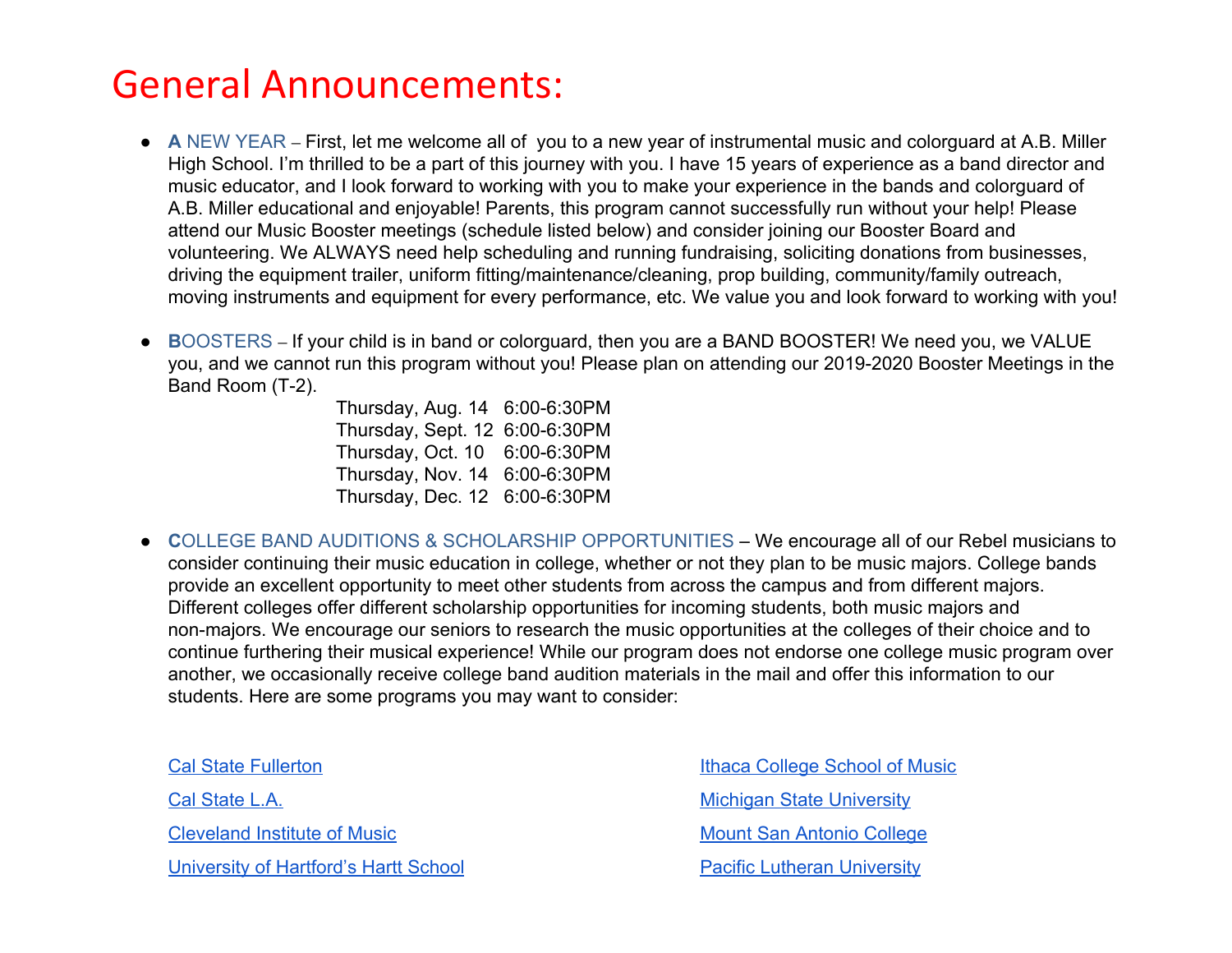#### [Pepperdine University](http://seaver.pepperdine.edu/finearts/undergraduate/music/)

[San Francisco Conservatory of Music](http://www.scfm.edu/)

[San Jose State University School of Music](http://www.sjsu.edu/musicanddance/)

[Sonoma State University](http://www.sonoma.edu/music)

[Texas Christian University](http://www.music.tcu.edu/)

[University of California, Davis](http://www.music.ucdavic.edu/) [University of California, Los Angeles](http://www.band.ucla.edu/) [University of California, Riverside](http://www.music.ucr.edu/) [University of the Pacific](http://www.go.pacific.edu/audition) [University of Redlands](http://www.redlands.edu/music)

- **D**ONATIONS NEEDED The band and color guard program is in immediate need of donations of the following items:
	- o AA batteries
	- o 9V batteries
	- o blue painter's tape
	- o electrical tape
- **H**ONOR BAND & ORCHESTRA OPPORTUNITIES Participation in an honor bands & orchestras provides a challenging, musically rewarding opportunity for students and helps them to advance their musical knowledge and understanding beyond simply playing in their own high school groups. Honor group participation also looks great on college and university applications. Honor groups are "extra," meaning that they are in addition to your first commitment, which is to your own program here at A.B. Miller. Mr. Gaylord does grant some schedule exceptions to honor band students when overlaps occur, but as always it is the student's responsibility to work this out in advance. We encourage all of our students to seek out an honor band or orchestra experience this school year.

### **FONTANA UNIFIED SCHOOL DISTRICT HONOR BANDS AND ORCHESTRA**

Information forthcoming!

### **CALIFORNIA ALL STATE HONOR BANDS & JAZZ BANDS**

Please visit [www.cbda.org](http://www.cbda.org/) and under the "All-State Ensembles" tab, click on "Auditions" for full information. Completed applications and recordings must be submitted online by the morning of TBA. Late applications and recordings will not be accepted.

### **SAN BERNARDINO COUNTY HONOR BAND**

Please visit [www.sbcmea.org](http://www.sbcmea.org/). Under the "Instrumental Tab" select either 1) High School Honor Orchestra, 2) Basin High School Honor Band, or 3) All County Jazz All-Stars. Then click on the "High School" tab and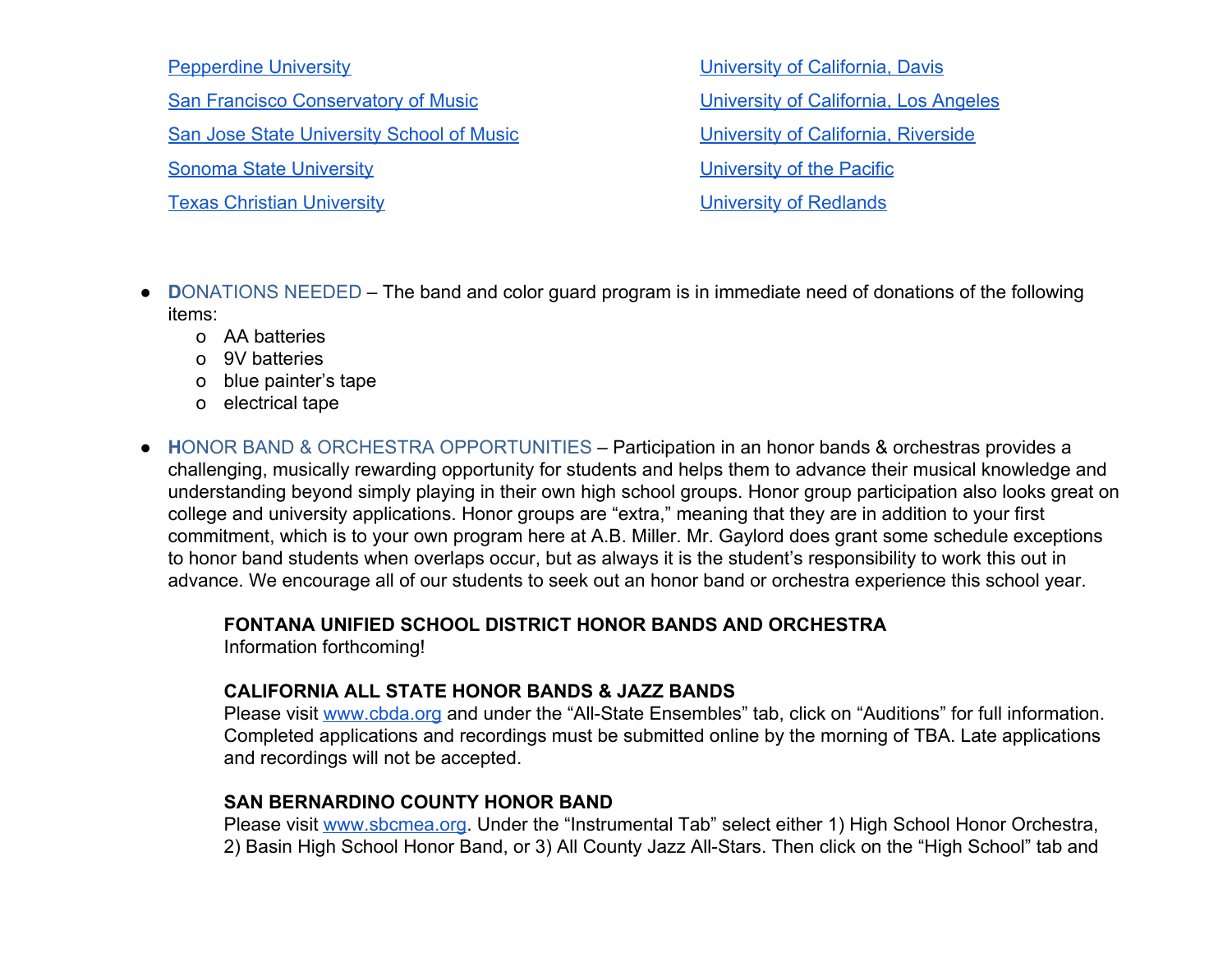read the information there. If the website is not yet updated for this year, please be patient and continue to check back.

### **SCSBOA ALL SOUTHERN HONOR BANDS, ORCHESTRA, AND JAZZ BAND**

Please visit [www.scsboa.org](http://www.scsboa.org/) and under the "Honor Groups" tab, select either 1) 2020 High School Honor Group Required String Scales & String Audition Excerpts or 2) 2020 High School Honor Group Required Band Scales & Band Audition Excerpts. Learn more about this honor group here: [https://www.scsboa.org/welcome-scsboa-honor-groups/.](https://www.scsboa.org/welcome-scsboa-honor-groups/) Completed honor band, jazz band and orchestra applications and audition fee must be submitted to Mr. G by no later than TBA. Audition times will be posted on the SCSBOA prior to Thanksgiving break. Late applications will not be accepted.

### **PASADENA CITY COLLEGE TOURNAMENT OF ROSES HONOR BAND**

March in this year's Rose Parade! Please visit<http://www.pccband.com/tofr/index.php?secID=tofr> for full information. Applications must be submitted by September 30, 2019 by 5pm. Late applications will not be accepted. Auditions will be held only on Sunday, October 13, 2019.

● **I**NSTRUMENTAL MUSIC LESSONS – The value of a band student taking private lessons on his/her instrument cannot be overstated. Aside from daily individual practice, there really is no other single way for a musician to improve their skills than to take individual lessons with a professional. These can be a half-hour a week, or an hour twice a month, or (ideally) an hour a week. The band experience is a full group experience and does not contribute to individual growth of each player nearly as fast as private lessons can. Our master classes are like a group lesson, but individuals gain more from one-on-one attention. "Do you take private lessons on your instrument?" is one of the very first questions we ask students in any of our auditions; followed by, "How often?" and "With whom?" The following is a list of program-approved lessons teachers. Certainly there are other teachers in our area and many are fine people and well qualified. THESE folks however have our highest endorsement. We will continue to add to and amend this list as best we can. GO FOR IT!

(list coming soon)

● **M**ISSION STATEMENT OF THE A.B. MILLER HIGH SCHOOL BANDS

*The Mission of the A.B. Miller High School Bands is to provide the student musicians a balanced, well-rounded music education. The A.B. Miller High School Bands strives to provide all students with the fundamental, historical, theoretical, and musical knowledge to allow them to progress into the study of music both at A.B. Miller High School and beyond.*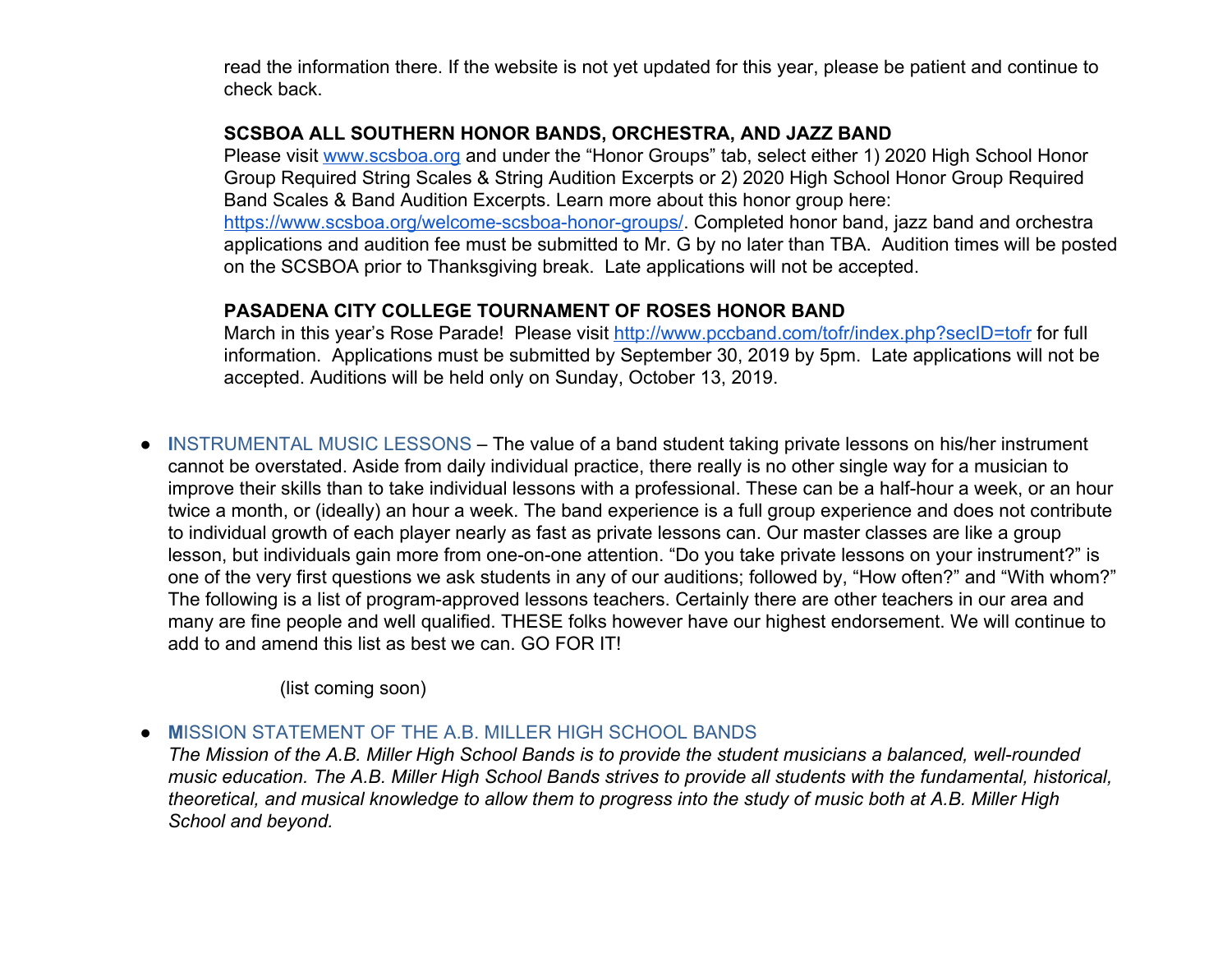*Furthermore, the A.B. Miller High School Bands aim to provide students with positive, life-changing experiences that will serve to broaden their education, and allow them to personally experience new and unique performance opportunities, cultures, and repertoire. The A.B. Miller School Bands believe in the expectation of musical excellence. Through music, students will be taught discipline, citizenship, teamwork, goal-setting and fulfillment, work-ethic, musicality, and to realize their own skills and talents through individual and collective challenge. Students in the Band Program will be positive representatives of A.B. Miller High School, and students will learn first-hand the strength that diversity of culture, thought, and ethnicity can bring to an organization.*

*As a musical organization, the A.B. Miller High School Bands will provide all students with quality, level–appropriate literature. With musical excellence as the foundation, the A.B. Miller High School Bands will perform in concert with musicality; and students will develop a passion for music as a basis for all that the bands endeavor to rehearse and present. Lastly, all students in the A.B. Miller High School Bands will find an environment that enables successful learning to take place with an emphasis on Excellence, Integrity, Family, and Personal Responsibility.*

- **M**USICAL INSTRUMENT REPAIRS AND PURCHASE These local vendors (not listed in any particular order) receive our program's recommendation!
	- Bocal Majority Double Reed Store 940.206.4527 [www.bocalmajoritystore.com](http://www.bocalmajoritystore.com/)
	- JKEAA Music 19069 Van Buren Blvd., Suite 113 Riverside, CA 92508 951.789.1422 [jkeaamusicservices@gmail.com](mailto:jkeaamusicservices@gmail.com)
	- Nick Rail Music Bob Estopinal, Educational Sales **Representative** 1770 Orange Tree Lane Redlands, CA 92374 909.815.2814 [bob@nickrailmusic.com](mailto:bob@nickrailmusic.com) [www.nickrailmusic.com](http://www.nickrailmusic.com/)
- The Boneyard Brass Instrument Repair John Sandhagen, Repairman 909.626.2796 [tromboneyard@yahoo.com](mailto:tromboneyard@yahoo.com)
- DeMarco Musical Instrument Repair Andy DeMarco, Repairman 909.677.7985 [ajdemarco@verizon.net](mailto:ajdemarco@verizon.net)
- Music & Arts Center 8611 Baseline Road Rancho Cucamonga, CA 91730 909.912.9363 [www.musicarts.com](http://www.musicarts.com/)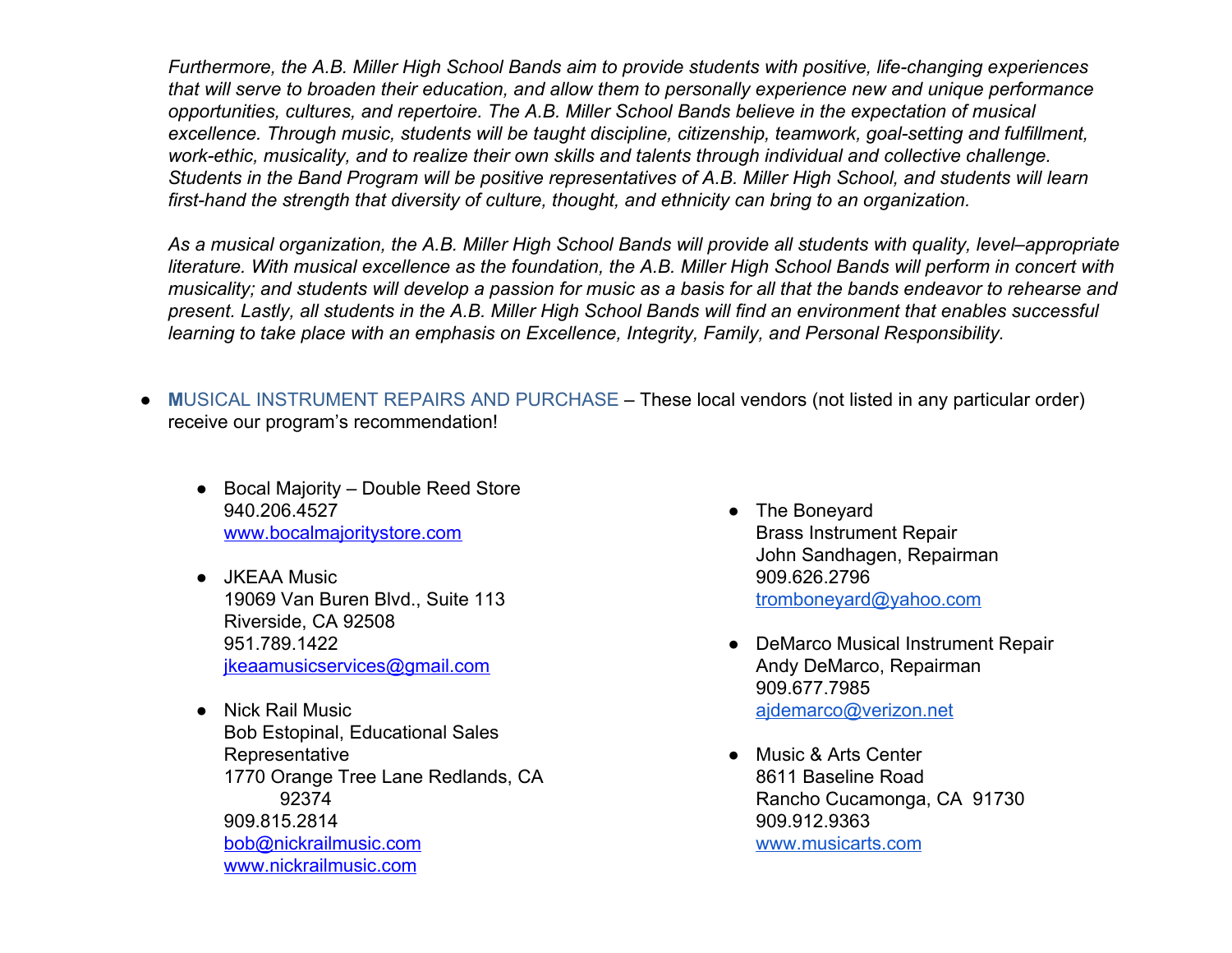- **PARENTS** Please know that Mr. Gaylord has an open door policy. If you have a concern, we are happy to address this issue with you directly. Parents are encouraged to email Mr. Gaylord at: **gaylmc@fusd.net** to discuss any issues, ask questions, or set-up an appointment to talk in person.
- **R**EGISTER NOW *for Idyllwild Arts Camp*! Potential students and recruits, please visit the online catalog at www.idyllwildarts.org right away. The jazz camp has a capped enrollment for this upcoming summer. Open spots will fill *quickly!* Many of my former students have attended this camp and it is a very fine opportunity. All of my students who have attended in the past have come back as better musicians! Check it out!
- **T**IPS TO BE STRESS FREE Rehearsal schedules, performances, studying, homework, friends, family commitments, and other aspects of our lives can make us stress! Here are some tips to manage stress and maintain a healthy body and mind.

#### **1) Start the day right.**

Try to find a routine – get up a little earlier than you typically do. Eat something before you start your day. It's important to set the tone for the rest of your day.

#### **2) Relax.**

Find moments of calm in our ever-busy lives and schedules is important when it comes to maintaining a balanced lifestyle. These moments can be anything that you find relaxing, such as running, listening to music, reading a book, playing your instruments for pure enjoyment, or just sitting and breathing – we often forget to truly let our bodies and minds relax.

#### **3) Detox from digital devices.**

Managing stress has become more difficult as fear of missing out has become more and more a part of our digital lives. Digital detoxing has become increasingly important as far as stress management is concerned – try turning your phone off for one day a week or a month. You might be surprised at how liberating it feels. As we continue to be more invested and deeply concerned with the online versions of our lives we bring on more stress and a more confused identity. Making time to see friends and family in person has been linked to people reporting feeling more fulfilled and happy.

#### **4) Get some sleep.**

Getting plenty of rest is also a key part of stress reduction. If you have trouble falling asleep or staying asleep, try some of these tips and tricks. Keep a pad of paper and a pen next to your bed to jot down any lingering thoughts that are keeping you awake. Also, eliminate digital light in the wee hours of the night and reserve your bed only for sleep.

All in all, incorporating even just a few of these suggestions into your new health routine will have you feeling a little more at ease and stress-free. When in doubt, just take a few moments for yourself and/or a few deep calming breaths. It's truly amazing what a few breaths with intention can do.

(by Haley Greenwald-Gonella as published in the January/February 2014 edition of *Halftime Magazine*)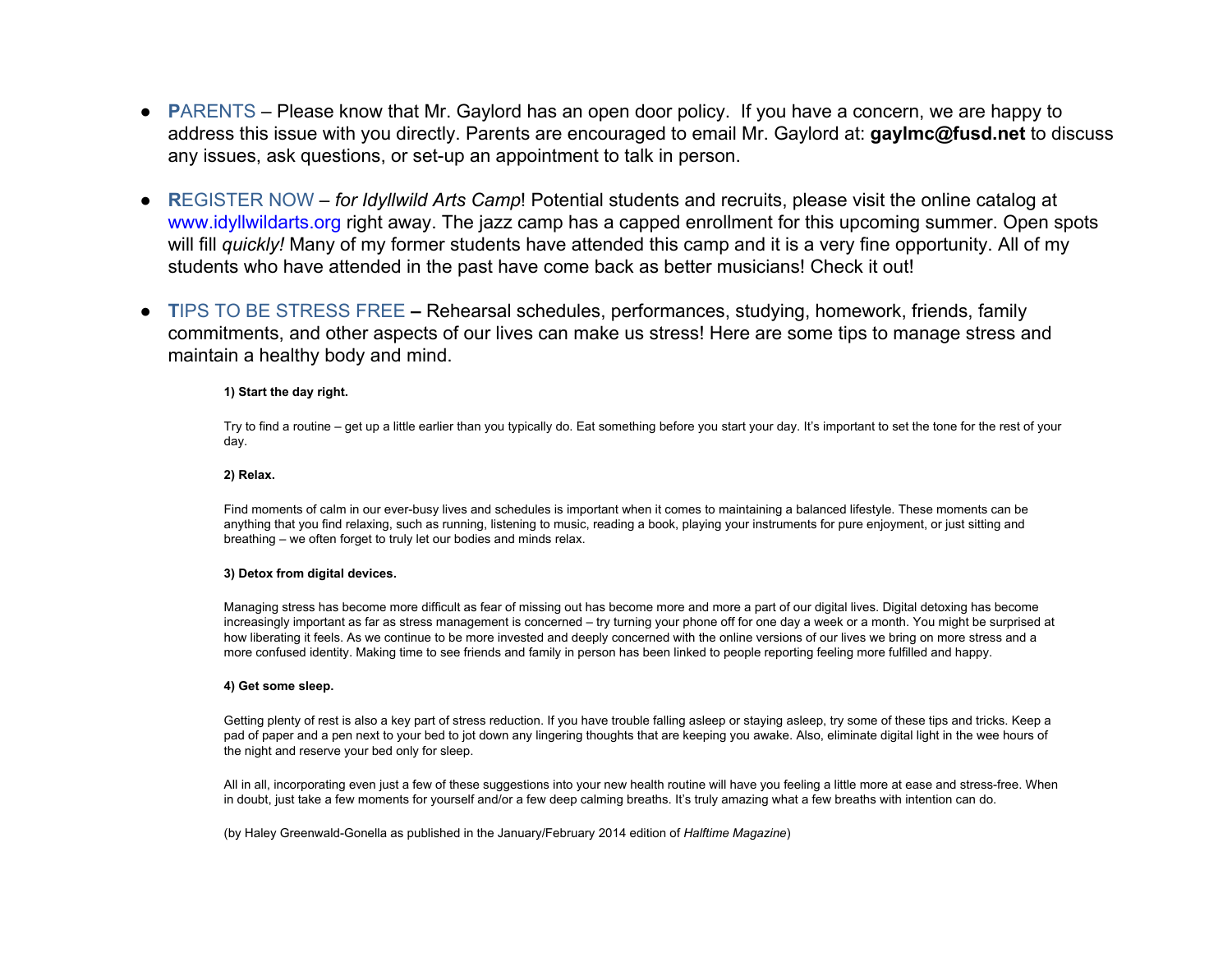

### Sign up for important updates from Mr. Gaylord.

Get information for AB Miller Marching Rebels right on your phone-not on handouts.

| If you have a smartphone, get push                            |                                      |  |  |
|---------------------------------------------------------------|--------------------------------------|--|--|
| notifications.                                                |                                      |  |  |
| On your iPhone or Android phone,                              |                                      |  |  |
| open your web browser and go to                               | rmd.at/abmillerm                     |  |  |
| the following link:                                           |                                      |  |  |
|                                                               | Join AB Miller Marching Rebels       |  |  |
| rmd.at/abmillerm                                              | <b>Full Name</b>                     |  |  |
| Follow the instructions to sign up                            | First and Last Name                  |  |  |
| for Remind. You'll be prompted to<br>download the mobile app. | <b>Phone Number or Email Address</b> |  |  |
|                                                               | $(555) 555-5555$                     |  |  |
|                                                               |                                      |  |  |
|                                                               |                                      |  |  |
| If you don't have a smartphone,<br>get text notifications.    |                                      |  |  |
|                                                               |                                      |  |  |
|                                                               |                                      |  |  |
| Text the message @abmillerm to the                            | To                                   |  |  |
| number 81010.                                                 | 81010                                |  |  |
| If you're having trouble with 81010, try                      |                                      |  |  |
| texting @abmillerm to (909) 726-5424.                         | Message                              |  |  |

Don't have a mobile phone? Go to *rmd.at/abmillerm* on a desktop computer to sign up for email notifications.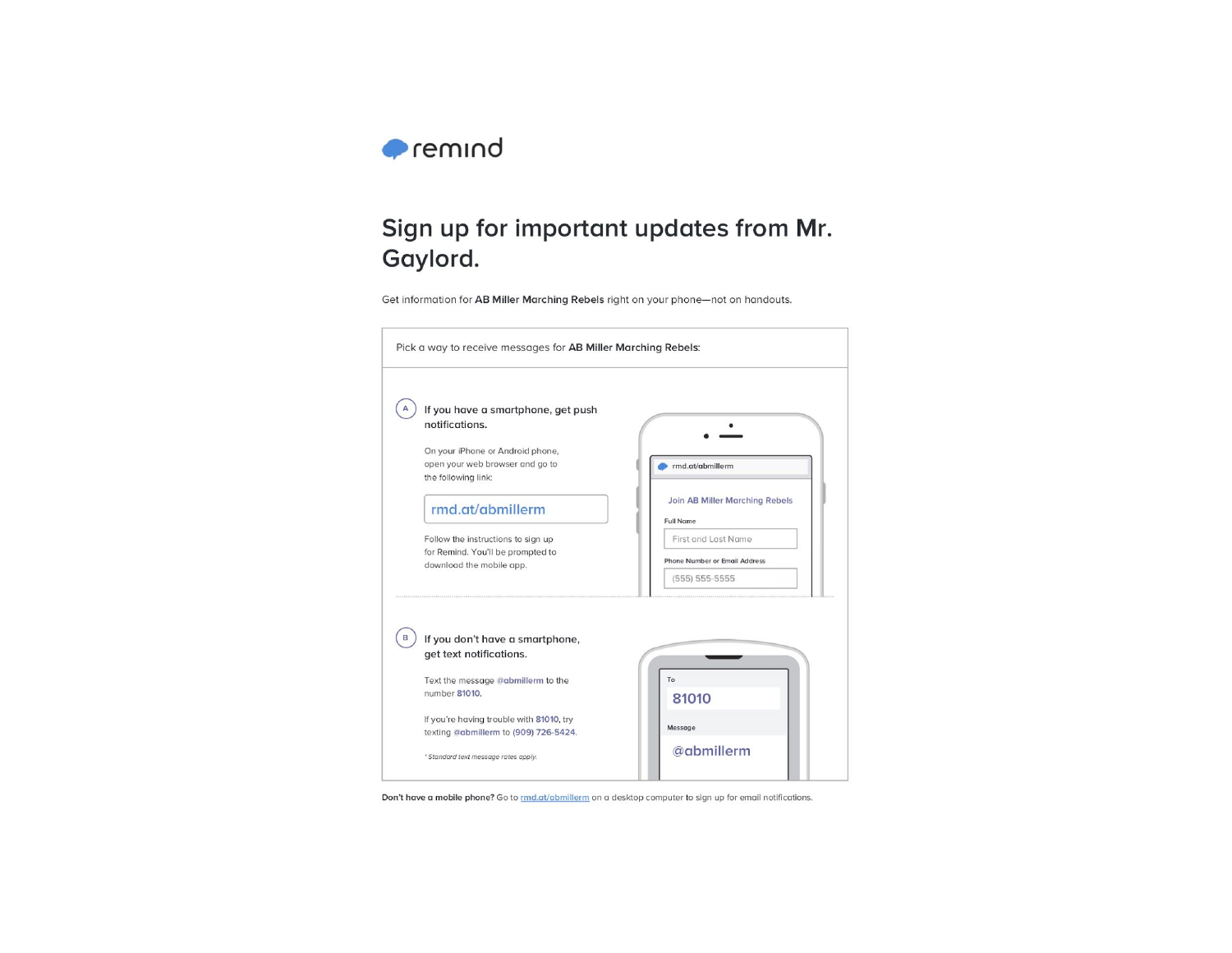

### 2019-2020 MARCHING REBELS INFO

**Director: Mr. Mike Gaylord** Email: gaylmc@fusd.net **Website: www.ABMillerBands.org** For ALL the updated info: THE WEEKLY (linked prominently on the website -- updated every Sunday night) For last minute reminders/announcements:

### **REMIND app**

(download app for free, enter class code: abmillerm

### **HOW TO MAKE THIS YEAR A SUCCESS:**

#### **WE NEED YOU!**

Our program could \*not\* exist without parent volunteers and donations! Please attend our Booster Meetings! The next A.B. Miller Music Booster Meeting is Wed., Aug. 14th  $@$  6:30pm in the band room (T-2).

**Follow us on Facebook: A.B. Miller Music Boosters** 

### Rehearsal schedule, Spirit Pack purchase info, and full calendar COMING SOON!

Thank you for being here today! We are looking forward to a FANTASTIC year!

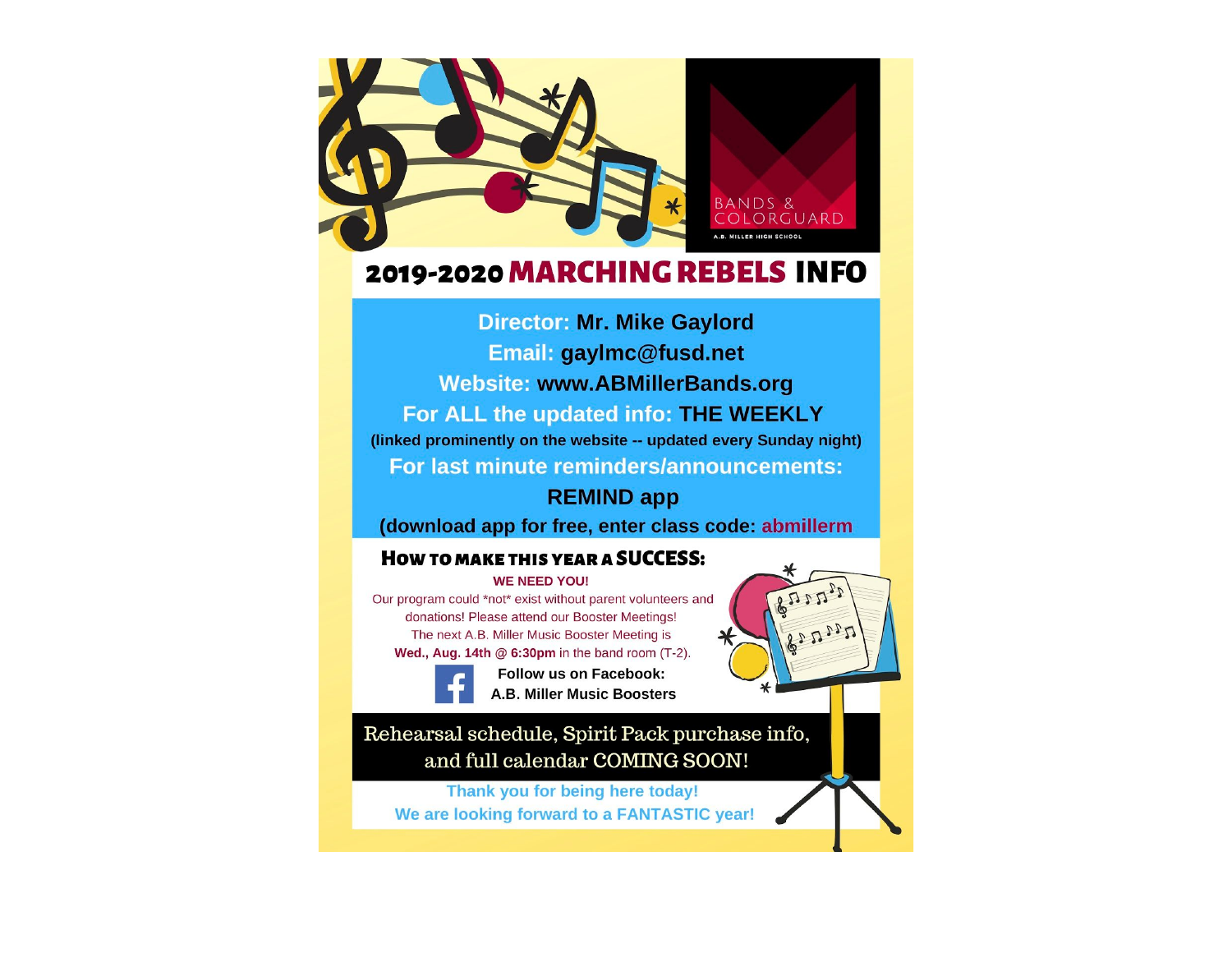## Schedule for this week:

Monday, March 2, 2020

- Symphonic Band Rehearsal 2:45-4:00
- Percussion Rehearsal 4:00-7:00

Tuesday, March 3, 2020

- JACK-IN-THE-BOX GRAND OPENING TODAY!
	- o Meet at the band room 2nd Period
	- o Bus leaves @ 10:45
	- o Ceremony @ 11:30
		- Fight Song
		- National Anthem
		- Celebration
	- o Return @ 12:30
- Guard Rehearsal 3:30pm

Wednesday, March 4, 2020

- Symphonic Band Rehearsal 2:45-5:00
- Percussion Rehearsal 5:00-6:30

Thursday, March 05, 2019

- Symphonic Band Rehearsal 2:45-4:45
- Guard Rehearsal 3:30pm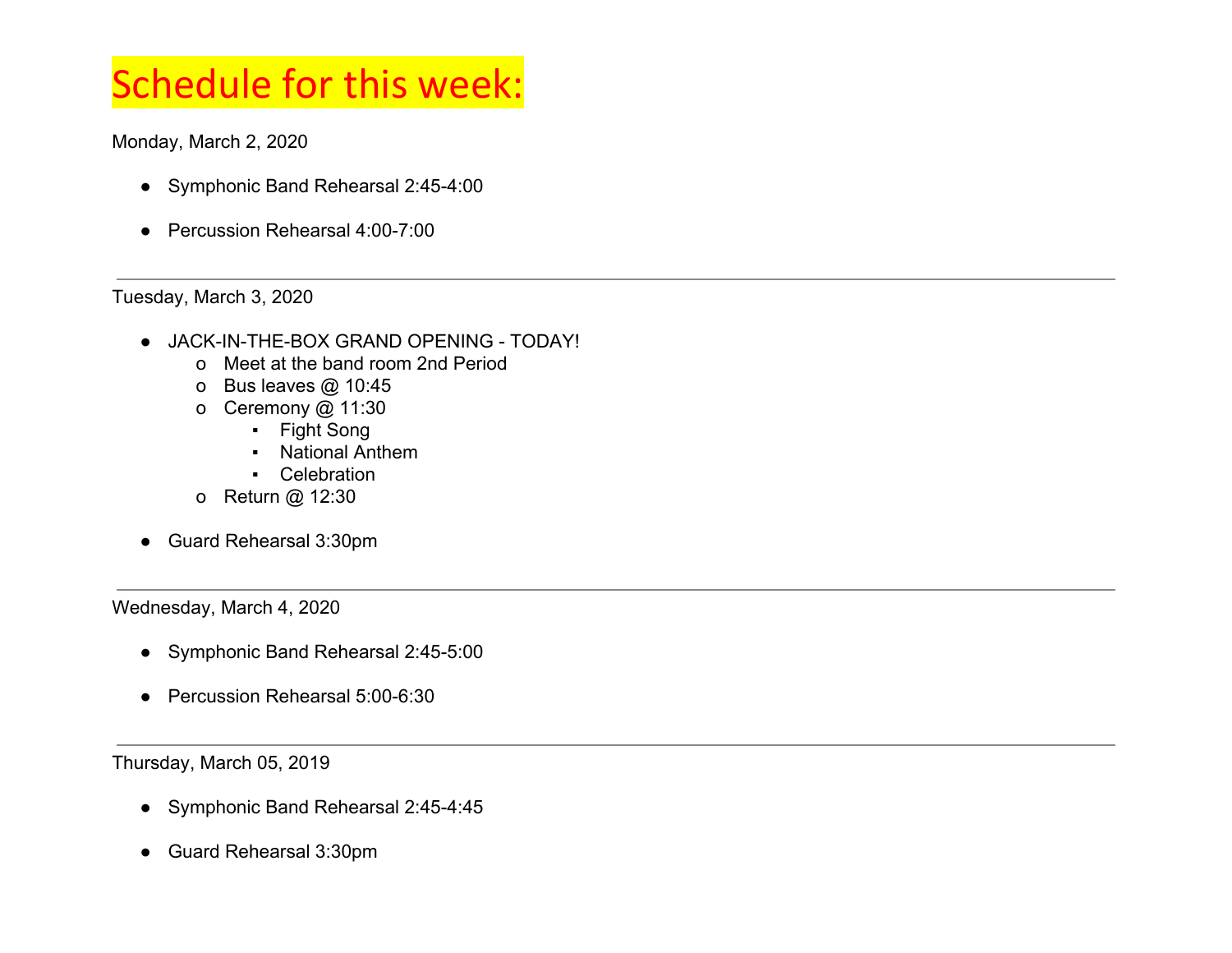Friday, March 6, 2020

- Symphonic Band Rehearsal 2:30-4:30
- Percussion Rehearsal 4:30-6:30

Saturday, March 7, 2020

Drumline Competition @ Ramona High School - TBA

## pcoming Events:

- **● UPDATES to the schedule are listed in bold type!**
- **● Please do not prioritize this list! All events listed here carry equal weight and importance in our minds and for our program. A field show competition performance is as important as a football game, as a booster club meeting, as a concert festival, as a jazz band event at the junior high school, as field show championships. If it's on this list, it's required, and it's important. Please know this!**
- In addition to the school-day class-time rehearsals and the events listed below, MARCHING REBELS (band and guard) students also participate in weekly marching band rehearsal every Wednesday evening from 4-8pm in the football stadium, beginning on the first week of school until winter break.
- **● In addition to the school-day class-time rehearsal and the events listed below, all Symphonic and Jazz students participate in semi-weekly master class rehearsals in the afternoon from 3:15-6:00pm at the band room, beginning the first week of second semester through until the last week of school.**
- "Call Time Sheets" which give specific details (when and where to arrive, what to wear, what to bring with you, etc.) will be posted on this "Weekly" page approximately one week prior to the scheduled event.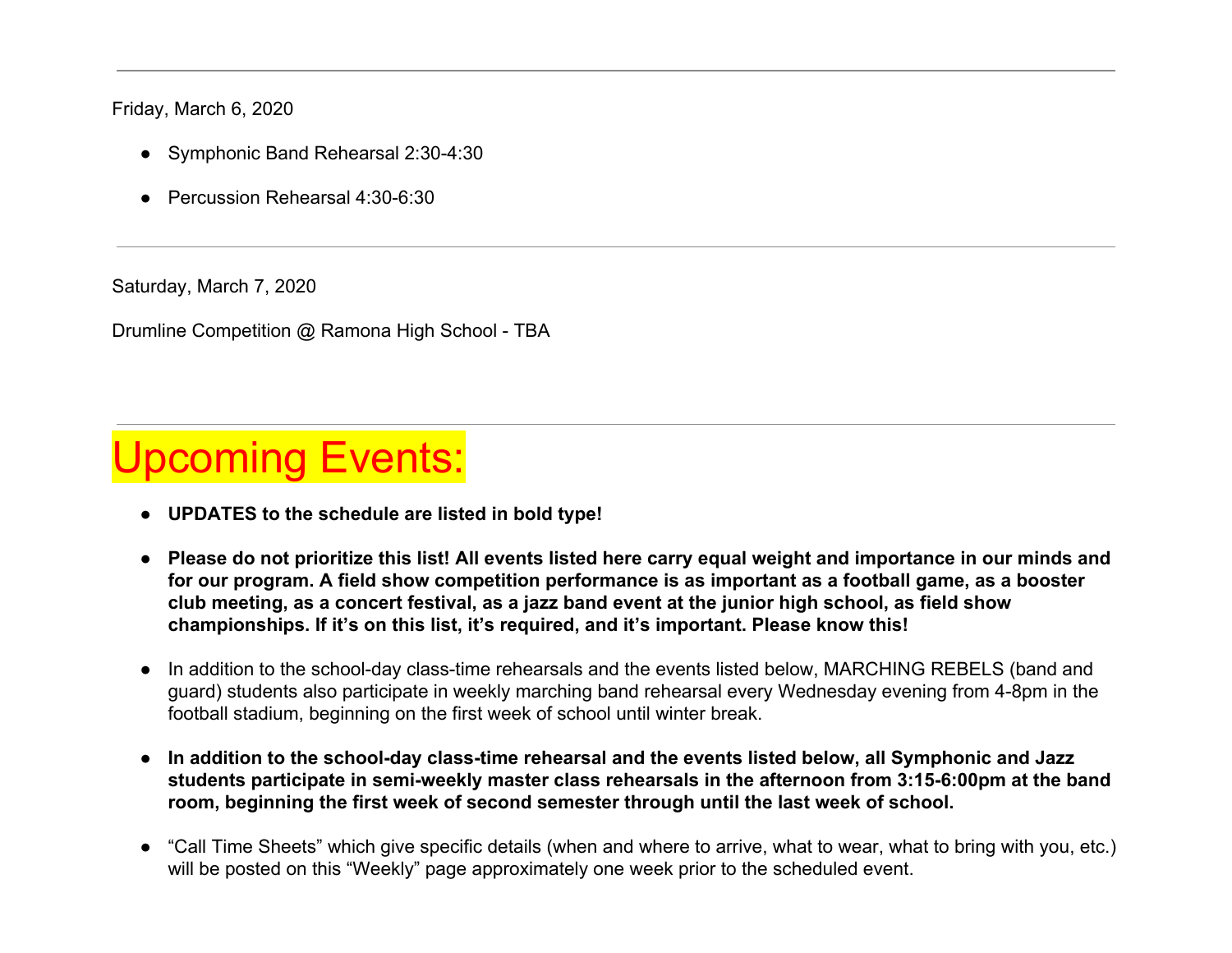• Our Google calendar (link on the website -- [abmillerbands.org\)](http://abmillerbands.org/) will contain the event name and time, but more detailed information is listed below.

|                       | Who                   | What                   | Where       | Time      | <b>Vehicles Needed</b> |
|-----------------------|-----------------------|------------------------|-------------|-----------|------------------------|
| <b>JULY 2019</b>      |                       |                        |             |           |                        |
| 7/22/19               | all Marching          | <b>BAND CAMP</b>       | band room   | 10am-5pm  |                        |
|                       | Rebels members        | <b>DAY #1</b>          |             |           |                        |
| 7/23/19               | all Marching          | <b>BAND CAMP</b>       | band room   | 10am-5pm  |                        |
|                       | Rebels members        | <b>DAY #2</b>          |             |           |                        |
| 7/24/19               | all Marching          | <b>BAND CAMP</b>       | band room   | 10am-5pm  |                        |
|                       | Rebels members        | DAY#3                  |             |           |                        |
| 7/25/19               | all Marching          | <b>BAND CAMP</b>       | band room   | 10am-5pm  |                        |
|                       | Rebels members        | DAY#4                  |             |           |                        |
| 7/26/19               | all Marching          | <b>BAND CAMP</b>       | band room   | 10am-5pm  |                        |
|                       | Rebels members        | <b>DAY #5</b>          |             |           |                        |
| 7/27/19               | all Marching          | <b>BAND CAMP</b>       | band room   | 10am-5pm  |                        |
|                       | <b>Rebels members</b> | <b>DAY #1</b>          |             |           |                        |
|                       |                       |                        |             |           |                        |
| <b>August 2019</b>    |                       |                        |             |           |                        |
| 8/7/19                | <b>All Students</b>   | 1st day of school      |             |           |                        |
| 8/8/19                | all Marching          | 1st after school       |             | 2:30-4:30 |                        |
|                       | Rebels members        | rehearsal              |             |           |                        |
| 8/14/19               | <b>Boosters</b>       | <b>Booster Meeting</b> | band room   | 6:30      |                        |
| 8/24/19               | all Marching          | Saturday               | <b>Band</b> | 10am-4pm  |                        |
|                       | <b>Rebels Members</b> | Rehearsal              | Room/Campus |           |                        |
| 8/30/19               | all Marching          | Football Game v.       | Stadium     | 4:30 Call |                        |
|                       | <b>Rebels Members</b> | Jurupa Valley          |             |           |                        |
|                       |                       |                        |             |           |                        |
| <b>September 2019</b> |                       |                        |             |           |                        |
| 9/4/19                | all Marching          | LA Co. Fair            | Fairplex    | 11am-9pm  |                        |
|                       | <b>Rebels Members</b> | Parade                 |             |           |                        |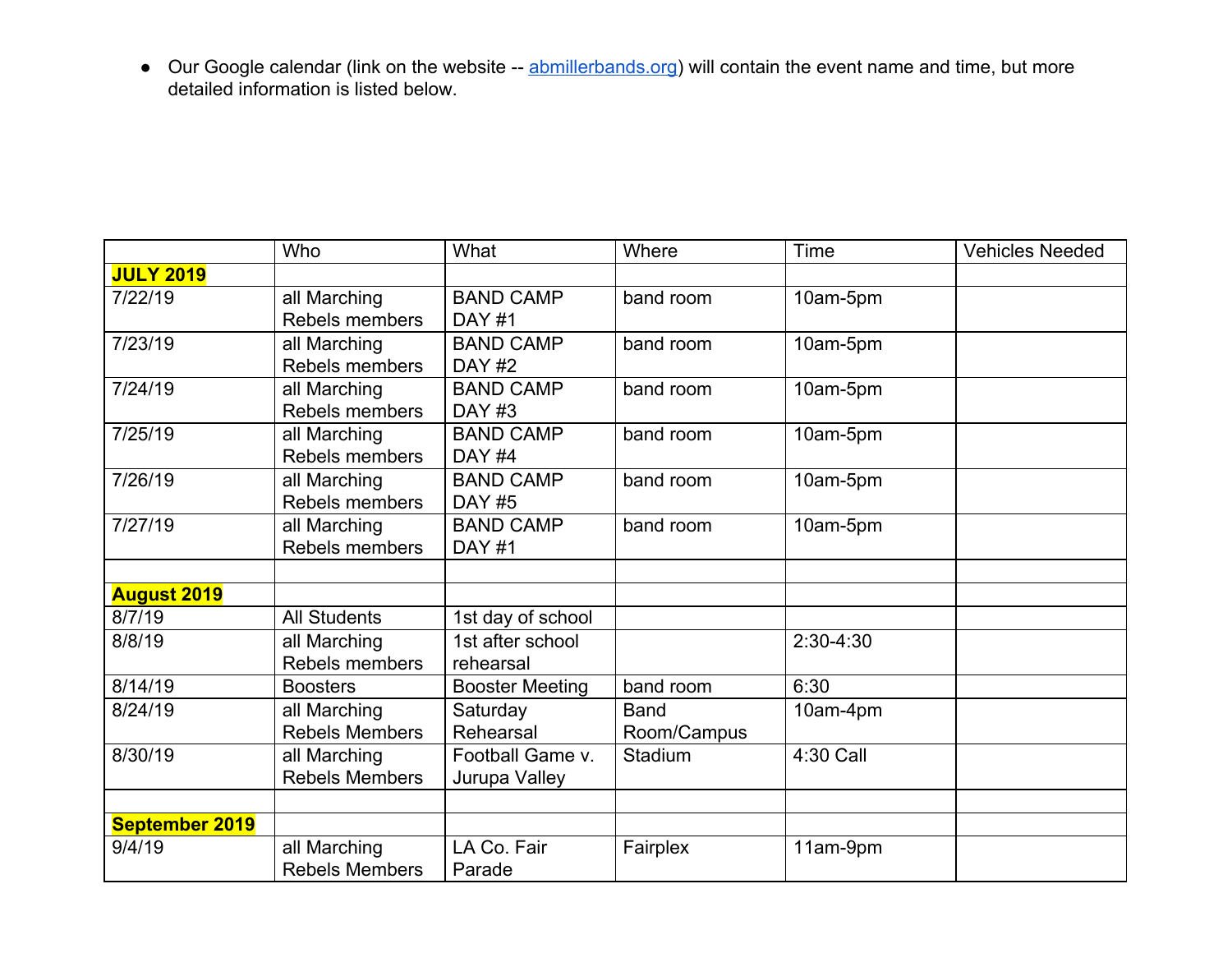| 9/6/19       | all Marching<br><b>Rebels Members</b>            | Football Game v.<br>Bloomington    | Stadium                                                                        | 4:30 Call     |  |
|--------------|--------------------------------------------------|------------------------------------|--------------------------------------------------------------------------------|---------------|--|
| 9/10/19      | all Marching<br><b>Rebels Members</b>            | Community<br>Performance           | Oggi's Restaurant                                                              | <b>TBA</b>    |  |
| 9/13/19      | All AB Miller<br>Music Program<br><b>Members</b> | Dine-out Night                     | <b>Dickies BBQ</b><br>16391 Sierra Lakes<br>Parkway, Fontana,<br>CA 92336      | $2-8pm$       |  |
| 9/20/19      | all Marching<br><b>Rebels Members</b>            | Football Game v.<br>Pacific        | Stadium                                                                        | 4:30 Call     |  |
| 9/21/19      | All AB Miller<br>Music Program<br><b>Members</b> | Dine-out Night                     | Chipotle<br>16595 Sierra Lakes<br>Parkway, Fontana,<br>CA 92336                | 5-9pm         |  |
| 9/27/19      | all Marching<br><b>Rebels Members</b>            | Football Game v.<br>San Bernardino | Stadium                                                                        | 4:30 Call     |  |
| 9/28/19      | all Marching<br><b>Rebels Members</b>            | Saturday<br>Rehearsal              | <b>Band</b><br>Room/Campus                                                     | 8am-12pm      |  |
| October 2019 |                                                  |                                    |                                                                                |               |  |
| 10/2/19      | All AB Miller<br>Music Program<br><b>Members</b> | Dine-out Night                     | Raising Cane's<br>16988 S Highland<br>Ave Fontana, CA<br>92336                 | 4-9pm         |  |
| 10/10/19     | <b>ALL PARENT</b><br><b>MEETING</b>              | <b>Booster Meeting</b>             | <b>AB Miller</b><br>Cafeteria                                                  | 6:00          |  |
| 10/12/19     | All AB Miller<br>Music Program<br><b>Members</b> | Dine-out Night                     | Mod Pizza<br>16421 Sierra Lakes<br>Pkwy, Ste. 100,<br>Fontana, CA, US<br>92336 | 8:00am-6:00pm |  |
| 10/12/19     | all Marching<br><b>Rebels Members</b>            | March-A-Thon                       | Stadium                                                                        | <b>TBA</b>    |  |
| 10/19/19     | all Marching<br>Rebels members                   | Chaffey<br>Tournament              | Chaffey HS<br>Ontario, Ca                                                      | 9AM           |  |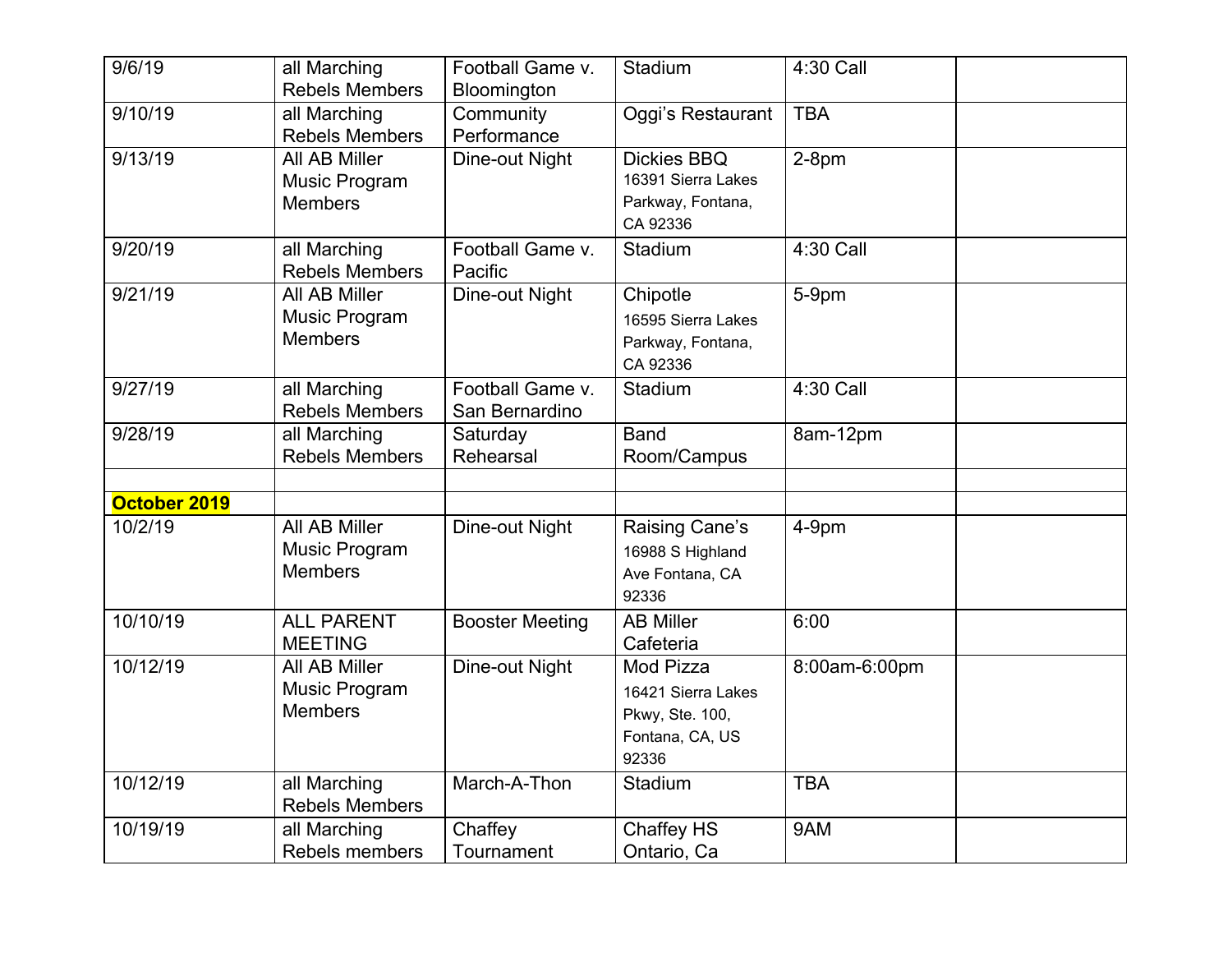| 10/24/19          | all Marching          | Colony                | Colony HS          | <b>TBA</b>     |  |
|-------------------|-----------------------|-----------------------|--------------------|----------------|--|
|                   | Rebels members        | Tournament            | Ontario, Ca        |                |  |
| 10/25/19          | all Marching          | Football Game v.      | Stadium            | 4:30 Call      |  |
|                   | <b>Rebels Members</b> | Vista Del Lago        |                    |                |  |
| 10/28/19          | All AB Miller         | Dine-out Night        | Panda Express      | 5-11pm         |  |
|                   | Music Program         |                       | 16645 Sierra Lakes |                |  |
|                   | <b>Members</b>        |                       | Pkwy, #130         |                |  |
|                   |                       |                       | Fontana, CA 92336  |                |  |
| November 2019     |                       |                       |                    |                |  |
| 11/2/19           | all Marching          | <b>Lester Oaks</b>    | King HS            | <b>TBA</b>     |  |
|                   | Rebels members        | Tournament            | Riverside, CA      |                |  |
| 11/9/19           | all Marching          | Savanna               | Savanna HS         | <b>TBA</b>     |  |
|                   | Rebels members        |                       | Anaheim, CA        |                |  |
|                   |                       |                       |                    |                |  |
|                   |                       |                       |                    |                |  |
|                   |                       |                       |                    |                |  |
| December 2019     |                       |                       |                    |                |  |
| 12/5/19           | All AB Miller         | Dine-out Night        | Mod Pizza          | 10:30am-10pm   |  |
|                   | Music Program         |                       | 16421 Sierra Lakes |                |  |
|                   | <b>Members</b>        |                       | Pkwy, Ste. 100,    |                |  |
|                   |                       |                       | Fontana, CA, US    |                |  |
|                   |                       |                       | 92336              |                |  |
| 12/12/19          | All AB Miller         | <b>Winter Concert</b> | <b>Theater</b>     | 7:00pm         |  |
|                   | Music Program         |                       |                    |                |  |
|                   | <b>Members</b>        |                       |                    |                |  |
| January 2020      |                       |                       |                    |                |  |
| 01/25/20          | All AB Miller         | <b>ADLA</b>           | A.B. Miller HS     | <b>All DAY</b> |  |
|                   | Music Program         | Classification        |                    |                |  |
|                   | Members/Parents       | Show                  |                    |                |  |
| February 2019     |                       |                       |                    |                |  |
| <b>March 2019</b> |                       |                       |                    |                |  |
| 03/21/20          | All AB Miller         | <b>ADLA Show</b>      | A.B. Miller HS     | <b>AII DAY</b> |  |
|                   | Music Program         |                       |                    |                |  |
|                   | Members/Parents       |                       |                    |                |  |